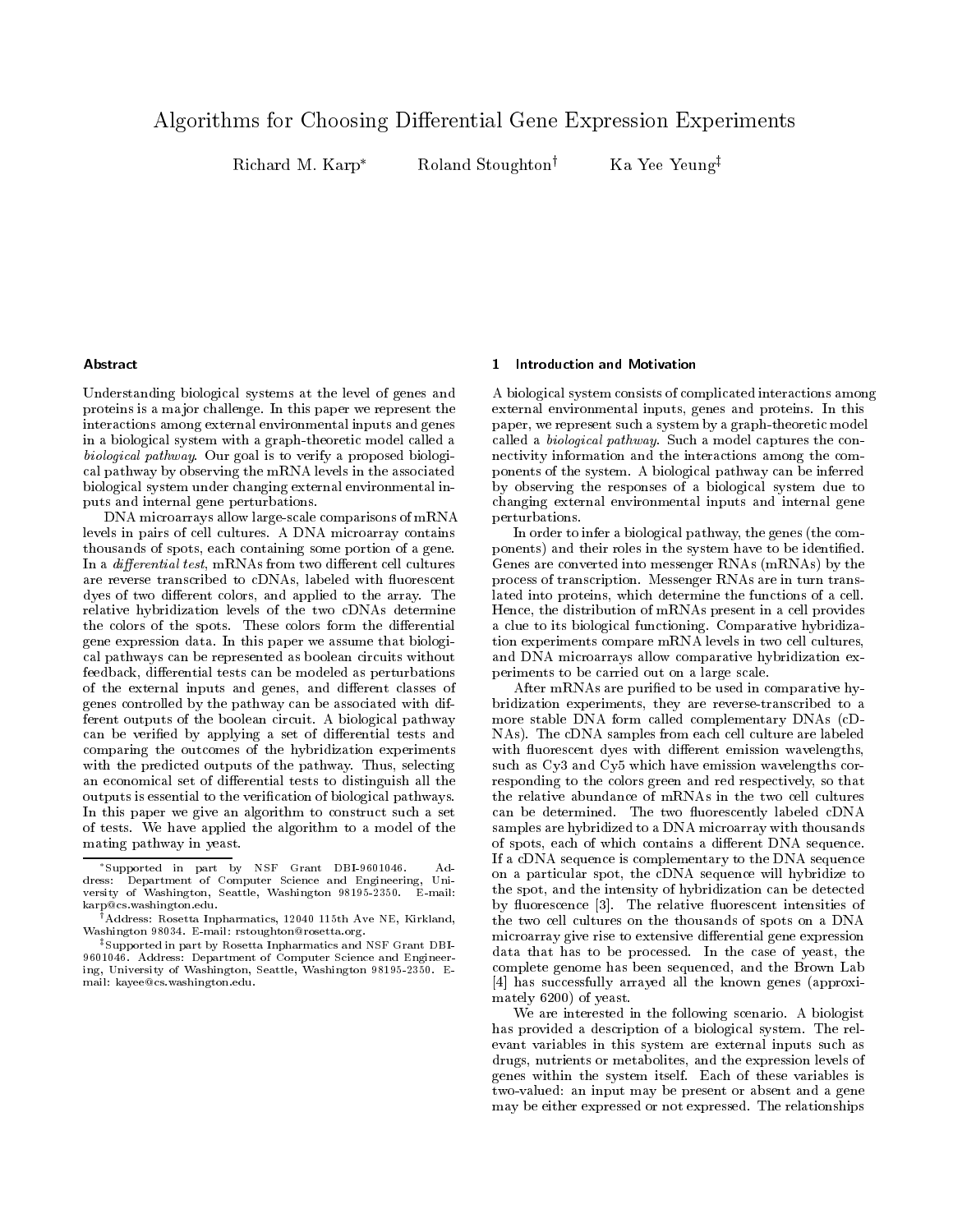among these variables are described by a boolean circuit<sup>1</sup>. It is also assumed that the levels of many genes outside the pathway are regulated by the variables in the pathway, and that these genes fall into distinct coregulated sets associated with different output signals from the circuit. Each of these coregulated sets of genes is called an output class. Our goal is to devise a set of tests that can be applied to the circuit in order to determine, among a large set of genes, which ones fall into each output class. If these tests determine that the measured expression levels of many genes are consistent with their membership in particular output classes, then we have evidence that the boolean circuit model describes the biological system correctly.

Consider a fictitious biological pathway in which a protein  $P$  is manufactured by a gene  $G$ . A drug  $D$  can be applied to form a complex with protein  $P$ . Three types of genes are regulated by this complex: those that are expressed when drug <sup>D</sup> is present, those that are expressed when protein  $P$  is present and drug  $D$  is absent, and those that are expressed when protein  $P$  and drug  $D$  are both present. This biological pathway is shown in Figure 1, and its representation as a boolean circuit is shown in Figure 2. The three output lines of the circuit correspond to the three classes of genes that are regulated by the pathway.



Figure 1: An example of a biological pathway.



Figure 2: A biological pathway represented as a boolean circuit.

 $^1\mathrm{A}$  boolean circuit model of biological pathways has been considered in [1].

All inputs in a biological pathway have default values. In the case of Figure 2, the default value of drug D is 0 which means that drug D is not applied, and the default value of gene G is 1 which means that gene G is not knocked out. The value of a perturbed input is the complement of its default value. When a cell culture is prepared for a hybridization experiment, one or more of the inputs may differ from their default values, and the actual values of the inputs constitute the condition of the cell culture. The condition in which all external inputs are at their default values and no genes are knocked out is called the wild type. A differential test is a pair of conditions. The mRNA levels in the hybridization experiments are discretized to either low or high. The differential expression data from the microarray are the colors of each spot on the DNA microarray. When the cell culture that is labeled with the green fluorescent dye has higher mRNA level than the cell culture labeled with the red fluorescent dye, the spot on the DNA microarray appears green on stimulation by a laser. Similarly, a spot on the DNA microarray will appear red if the cell culture labeled red has higher mRNA level. When both cell cultures have similar mRNA levels, the spot on the DNA array appears yellow on stimulation by a laser. Two genes belong to the same output class if their outcomes under differential tests are either always the same or always different. We assume that output classes represent disjoint sets of genes. We say that a set of output classes are distinguished if they respond differently with respect to a set of differential tests. Therefore, a proposed biological pathway can be veried by applying a set of differential tests, and comparing the outcomes of the hybridization experiments with the predicted outputs of the pathway. Hence, selecting an economical set of differential tests that can distinguish all output classes is essential to the verication of biological pathways.

In this paper, we assume biological pathways can be rep sume that genes regulated by the pathway fall into disjoint output classes. The goal is to determine an economical set of differential tests that can distinguish all the output classes.

## 2 The Problem Statement

A boolean circuit  $B = (\mathcal{I}, \mathcal{O}, f)$  which represents a biological pathway is given, where  $\mathcal I$  is the set of inputs,  $\mathcal O$  is the set of output classes, and  $f$  is the function that maps conditions to output values (which are either 0 or 1) in the circuit. In addition to the external inputs,  $\mathcal I$  includes an additional input, called mutation, for each gene in the pathway, indicating whether the gene is artificially mutated. At this level of discussion, we suppress the details of the boolean circuit, i.e., how the gates of the circuit are interconnected, and how the output classes are associated with the wires in the circuit.

Our problem instance can be represented by  $\mathcal{P} = (B, M, \rho, W)$  where B is a boolean circuit, M is the maximum number of input perturbations in a condition,  $\rho$  maps an input perturbation to the cost of obtaining that perturbation, and W is the set of default values of all the inputs in  $\mathcal{I}, i.e.,$ the wild type condition.

Our goal is to select an economical set of differential tests sufficient to distinguish all pairs of output classes. We attack the problem in two stages. First, we select a minimum-cost set of conditions sufficient for the creation of the necessary differential tests. Then, given these conditions, we minimize the number of differential tests. Thus, our primary emphasis is on the cost of the conditions, with the actual number of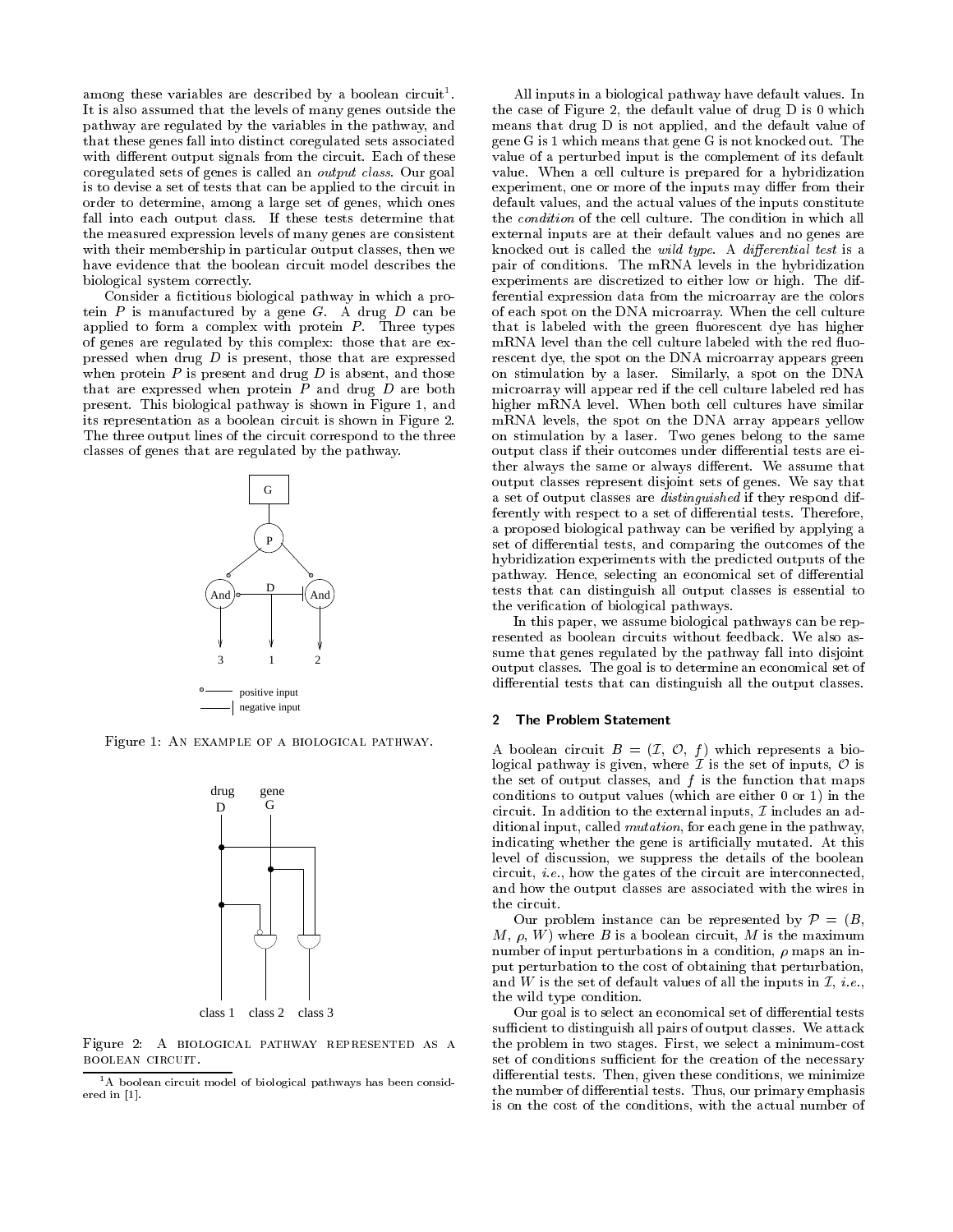tests playing a secondary role. This is reasonable, since growing a culture of perturbed cells is signicantly more expensive than performing an array experiment.

We now define the properties required for a set of differential tests.

**Definition 1** A condition is a set of inputs, denoted by c boolean circuit,  $I_{i_j} \in \mathcal{I}$  and  $0 \leq m \leq M$ .

**Definition 2** Let  $O_p \in \mathcal{O}$  be an output class in a boolean circuit  $B$ . The output value at  $O_p$  under condition c is given by  $f_p(c)$ .

Example 1 The following table shows the output values of the boolean circuit in Figure 2 with default values of D and G being 0 and 1 respectively:

The rows in the above table are the output classes, and the columns are the conditions. For example, () is the wild type condition, and (D G) is the condition with both inputs D and G perturbed from their default values (*i.e.*  $D=1$ and  $G = 0$ . The entries in the table are the output values of the circuit, for instance,  $f_1(D \ G)$  is 1.

**Definition 3** A pair of output classes  $O_p$ ,  $O_q$  is said to agree on condition c if  $f_p(c) = f_q(c)$ . Similarly, a pair of output classes  $O_p$ ,  $O_q$  is said to disagree on condition c if  $f_p(c) \neq$  $f_q (c)$ 

In Example 1, output classes o1 and o3 agree on condition (), and they disagree on condition (D G).



Figure 3: A DIFFERENTIAL TEST DIAGRAM.

All the possible values of a pair of conditions can be rep resented graphically by a *differential test diagram* shown in Figure 3. The numbers inside the oval indicate the output values of a pair of output classes under a condition. For example, for a pair of output classes  $O_p$ ,  $O_q$ , if both of the output values under a condition c are zero, *i.e.*,  $f_p(c)$  =  $f_q (c) = 0$ , then condition c is in category I. Categories I and IV correspond to agreement, while categories II and III correspond to disagreement. In Example 1, for output classes o1 and o2, condition (G) belongs to category I, condition () belongs to category II, and conditions (D) and (D G) belong to category III.

**Definition 4** A differential test T is denoted by  $\{c_i, c_j\}$ where  $c_i$  and  $c_j$  are conditions. A differential test  $T$  is said to be a distinguishing test for a pair of output classes  $O_p$ ,  $O_q$ if one of the following is satisfied:

- $\bullet$   $O_p$ ,  $O_q$  agree on condition  $c_i$  and  $O_p$ ,  $O_q$  aisagree on condition  $c_i$ , or
- $\bullet$   $\mathbf{O}_p$ ,  $\mathbf{O}_q$  assagree on condition  $c_i$  and  $\mathbf{O}_p$ ,  $\mathbf{O}_q$  agree on  $condition c_i$

A distinguishing test corresponds to a solid line in Figure 3. In Example 1,  $\{()\ (G)\}$  is a distinguishing test for output classes o1 and o2. Suppose condition () is labeled with the green fluorescent dye, and condition (G) is labeled with the red dye in the comparative hybridization experiments. Spots on the DNA array corresponding to output class o1 will appear yellow while spots corresponding to output class o2 will appear green.

**Definition 5** A pair of differential tests  $\{T_1, T_2\}$  is said to be a cross test if they correspond to the pair of dotted lines in a differential test diagram.

Conditions in categories I and IV (dotted line A in Figure 3) cannot distinguish a pair of output classes because both output classes show the same response to the conditions. Interestingly, conditions in categories II and III (dotted line B in Figure 3) also cannot distinguish a pair of output classses since the outcomes are always different and the two spots may belong to the same output class. How ever, a cross test, which is a pair of differential tests under both dotted lines, can distinguish a pair of output classes. In terms of the comparative hybridization experiments, the spots on the DNA microarray corresponding to one output class will show the same color on the pair of differential tests comprising the cross test, while the spots corresponding to another output class will show different colors on the two tests. Thus, a pair of output classes can be distinguished by a cross test since it is established that the outcomes for the two output classes are neither always the same nor always different

**Definition 6** A set of differential tests  $T$  is said to distinguish a pair of output classes  $O_p$ ,  $O_q$  if there is at least a distinguishing test or a cross test in  $T$  for output classes  $O_p$ ,  $O_q$ .

In general, a set of differential tests  $\mathcal T$  is said to distinguish a pair of output classes  $O_p$ ,  $O_q$  k times if there are a total of <sup>k</sup> distinguishing tests and cross tests for output classes  $O_p$ ,  $O_q$  in T.

**Definition 7** A condition cover is a set of conditions  $C =$  $(c_1, c_2, \ldots, c_r)$  such that for each pair of output classes, there is at least one condition for which they agree and at least one condition for which they disagree.

In general, a k-condition-cover is a set of conditions such that for each pair of output classes, there are at least <sup>k</sup> con ditions for which they agree and at least <sup>k</sup> conditions for which they disagree.

**Definition 8** A set of differential tests that can distinguish all pairs of output classes is called a test cover.

In general, a set of differential tests that distinguishes each pair of output classes at least  $k$  times is called  $a$   $k$ -testcover.

## 2.1 The Cost Model

The cost function  $\rho(I_i)$  in the problem instance P specifies the cost of perturbing input  $I_i$  from its default value. We assume that costs are additive. In addition, a cost tree model is assumed. A cost tree model allows us to compute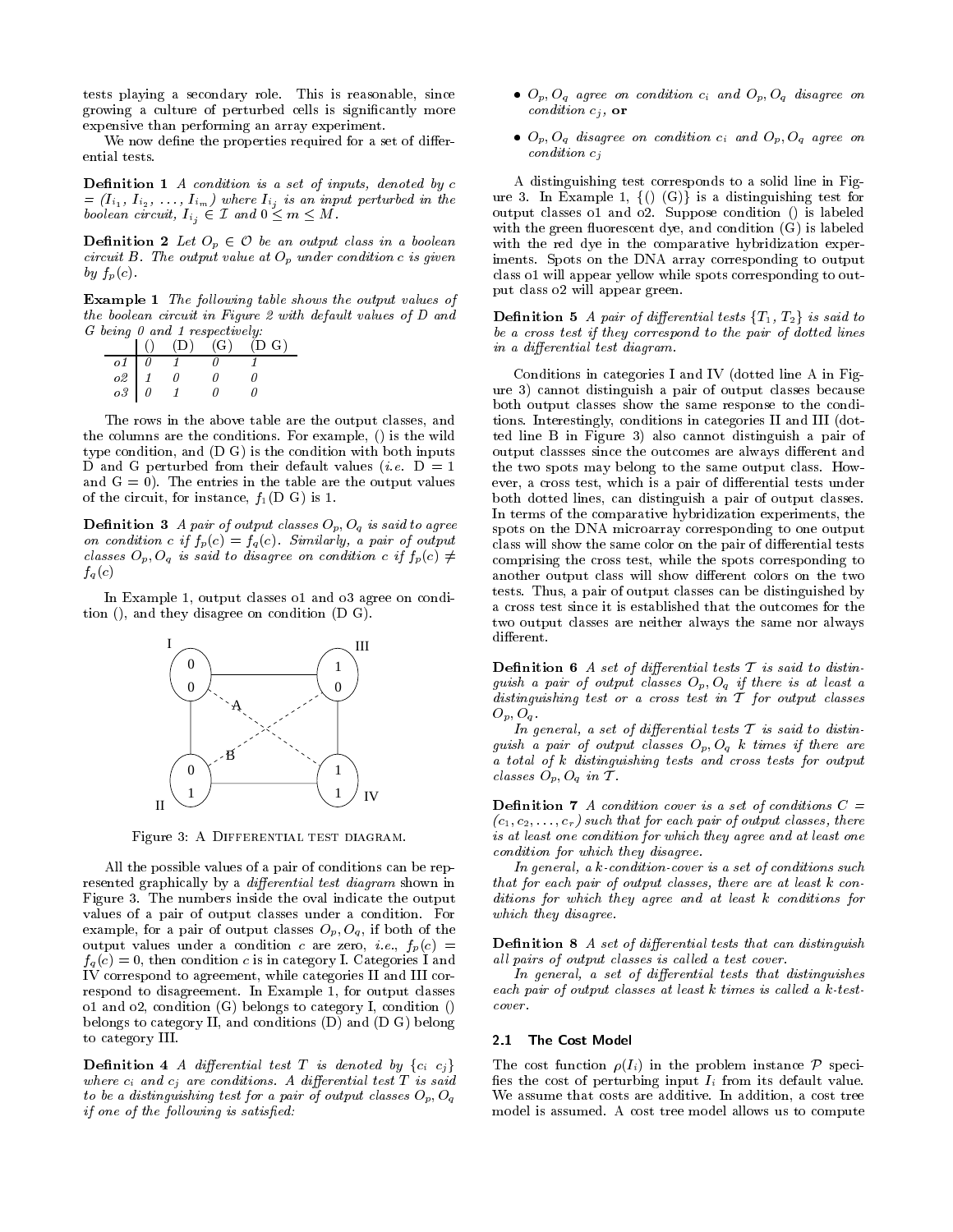the cost of a set of conditions by determining the minimum cost of all the input perturbations in the set of conditions. Suppose the cost of a set of conditions  $C = (c_1, c_2, \ldots, c_r)$ is to be determined. First of all, the conditions are sorted in increasing number of inputs perturbed. The wild type is assumed to have cost 0 and is the root of the cost tree. Conditions are added to a node in the existing cost tree in the order of increasing number of inputs perturbed such that the additional cost of adding each condition to the cost tree is minimum.

The above idea is illustrated with conditions  $C = \{(),$  $(D), (G), (D, G)$  in Example 1. Suppose the cost of perturbing input D and G are  $\rho(D) = 2$  and  $\rho(G) = 6$  respectively. First of all, conditions (D) and (G) with only one input perturbed are added to the cost tree with the wild type as the root. The cost of adding condition (D) to the wild type is 2 units, and the cost of adding condition (G) to the wild type is 6 units. Then, condition (D G) with two inputs perturbed is added to the cost tree. Condition (D G) will be added to condition (G) because it will yield the minimum additional cost of 2 units. The total cost of <sup>C</sup> is the total cost of all input perturbations, which is  $2 + 6 + 2$  $= 10$  units as shown in Figure 4.



Figure 4: COST TREE FOR EXAMPLE 1.

We assume that the cost of a test cover is the cost of the set of conditions comprising the test cover. This is because we assume that the cost of a test cover lies in obtaining the conditions, not in comparing the results of the two conditions. Furthermore, we assume the wild type condition is always included in the condition cover.

We believe that our problem is NP-hard, and the goal of our project is to develop algorithms which can efficiently generate a k-test-cover with minimum cost such that all output classes are distinguished, where  $k \geq 1$ .

## 3 The Naive Approach

One obvious approach is to enumerate all possible differential tests. Then, pairs of output classes that each distinguishing test and each cross test can distinguish are determined. Finally, a test cover with minimum cost is determined.

However, the enumeration approach is not very efficient. Suppose we have 15 inputs, and we can perturb at most  $\frac{1}{2}$  in time. The time of  $\frac{15}{2}$  in the total number of possible condi- $\begin{pmatrix} 15 \\ 0 \end{pmatrix} + \begin{pmatrix} 15 \\ 1 \end{pmatrix} + \begin{pmatrix} 15 \\ 1 \end{pmatrix}$  $\left(\begin{array}{c} 15 \ 1 \end{array}\right) \ + \ \left(\begin{array}{c} 15 \ 2 \end{array}\right) \ = \ 121$  $\left(\!\!\begin{array}{c} 15 \ 2 \end{array}\!\!\right) \, = \, 121. \;\; \text{Hence, the} \qquad \quad \frac{\text{or}}{\text{is}}$ number of possible distinguishing tests that have to be considered is  $\begin{pmatrix} 121 \\ 2 \end{pmatrix} = 72$  $\begin{pmatrix} 21 \\ 2 \end{pmatrix}$  = 7260. Under the naive enumeration approach, we have to enumerate 7260 possible distinguishing tests, which is not very efficient.

### Our Approach  $\overline{4}$

Our approach is to divide the problem into two subproblems. The first subproblem is to determine a condition cover with minimum cost. The second subproblem is to determine a test cover with the minimum number of differential tests from the condition cover computed in the first subproblem. Since the condition cover consists of relatively few conditions compared to the set of all possible conditions, the expensive step of enumerating a huge number of differential tests is avoided.

## 4.1 Subproblem 1: Condition Cover

The first subproblem is to find a condition cover  $C^*$  with minimum cost. Our approach is illustrated in Example 2.

Example 2 Suppose a 1-condition-cover is to be computed for a boolean circuit with the following table of output values.

| $\begin{array}{ccccccccc} o1 & 0 & 1 & 0 & 1 & 0 & 1 \\ o2 & 1 & 0 & 1 & 1 & 0 & 1 \\ o3 & 0 & 1 & 1 & 1 & 1 & 0 \\ o4 & 1 & 1 & 0 & 1 & 0 & 1 \end{array}$ |  |  |  |
|-------------------------------------------------------------------------------------------------------------------------------------------------------------|--|--|--|
|                                                                                                                                                             |  |  |  |

In Example 2, W, A, B, C, D, and E are conditions while o1, o2, o3, and o4 are output classes. Furthermore, W is the wild type condition. Let

$$
x_{\alpha} = \begin{cases} 1 & \text{if condition } \alpha \text{ is in the condition cover } C^* \\ 0 & \text{otherwise} \end{cases}
$$

where  $\alpha = W$ , A, B, C, D or E. Consider output classes o1 and o2, by Definition 7 there must be a condition in the condition cover for which they disagree. The idea is illustrated by the following constraint inequality:

$$
x_W + x_A + x_B \ge 1
$$

Moreover, at least one condition in the condition cover has to agree on output classes o1 and o2:

$$
x_C + x_D + x_E \ge 1
$$

Using this approach, two constraint inequalities can be obtained for each pair of output classes. The branch and bound approach [6] can be used to solve for a condition cover with minimum cost. The search tree is built in a depth-first manner by adding variables to the current path. Initially, the search tree consists of the root only. Then, the constraint inequality with the least number of variables which is not yet satisfied is considered. The variable in the inequality which gives the lowest cost when added to the current path will be added to the current path. This process is continued until all the constraint inequalities are satisfied. Conditions on the path from the root to a leaf form a condition cover. The current solution is the condition cover so far obtained from the search tree with the minimum cost. Then, backtracking occurs at the most recent constraint inequality where there is a choice of variables. If the cost of adding the current condition to the path exceeds that of the best solution so far, the subtree is pruned.

Example 2 is used to illustrate the branch and bound approach. The set of inequality constraints in order of increasing number of variables is as follows:

$$
x_W\geq 1
$$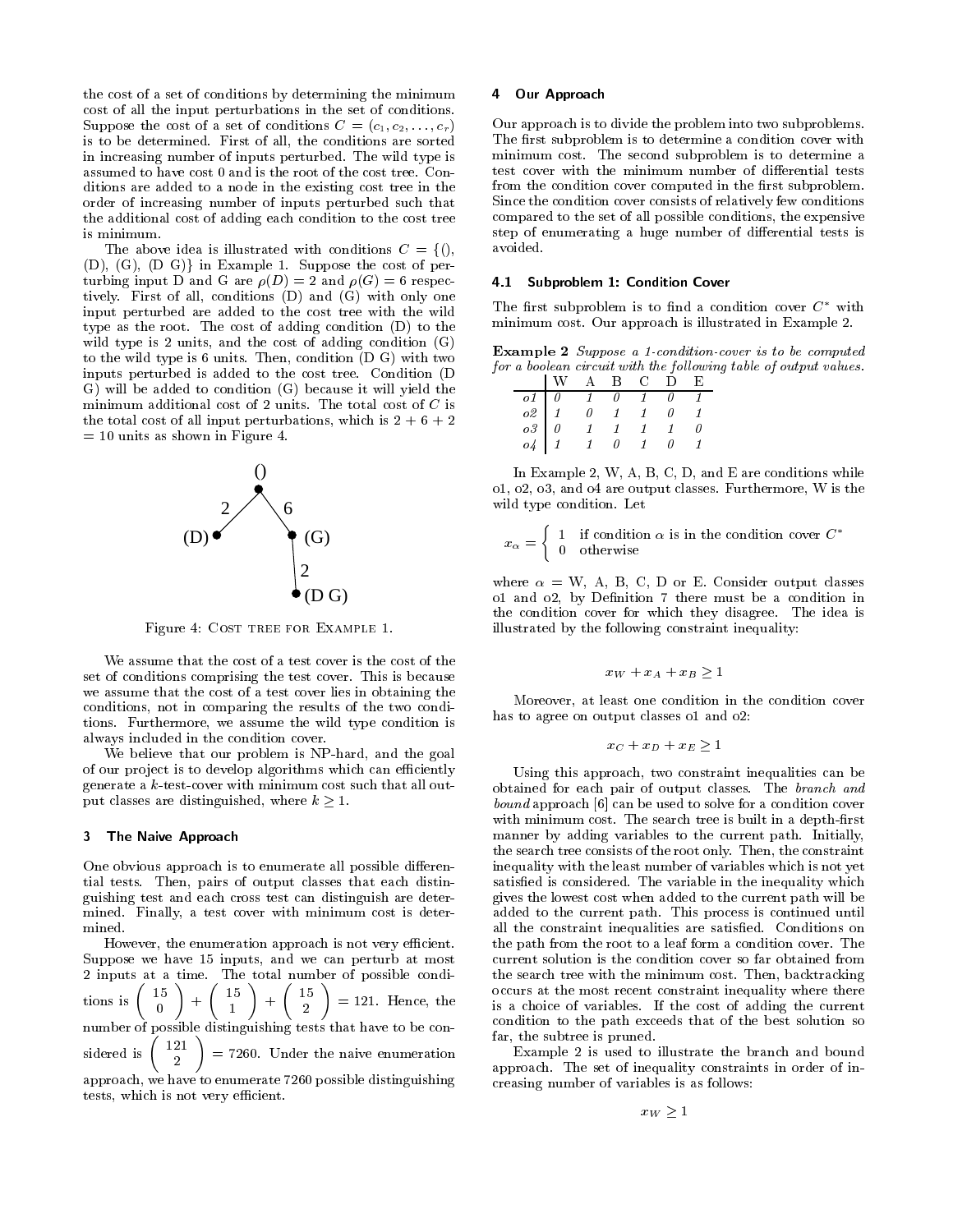$$
x_B + x_C \ge 1
$$
  
\n
$$
x_A + x_B \ge 1
$$
  
\n
$$
x_A + x_C \ge 1
$$
  
\n
$$
x_W + x_A + x_C \ge 1
$$
  
\n
$$
x_C + x_D + x_E \ge 1
$$
  
\n
$$
x_B + x_D + x_E \ge 1
$$
  
\n
$$
x_W + x_A + x_C \ge 1
$$
  
\n
$$
x_W + x_A + x_D + x_E \ge 1
$$
  
\n
$$
x_W + x_C + x_D + x_E \ge 1
$$
  
\n
$$
x_W + x_B + x_D + x_E \ge 1
$$
  
\n
$$
x_A + x_B + x_C + x_D + x_E \ge 1
$$

Our cost model assumes the wild type condition is always included in the condition cover. Therefore, condition W is the root of the search tree as shown in Figure 5. For simplicity, suppose the costs of adding conditions A, B, C, D, and E are constant and are 3, 1, 2, 8, and 2 units respectively (In our cost model, the additional cost of adding a condition to a set of conditions depends on the conditions already in the set.)



Figure 5: Search tree illustrating branch and bound.

The cost of a path is the cost of the set of conditions represented by the path. For example, the cost of the path WB is 1 unit and the cost of the path WBC is 3 units. The bar above a condition in Figure 5 means that the particular condition is not chosen and will not be included in the subtree. For example, at level 1, when condition C is added to the search tree, paths containing condition B have already been explored, so the subtree rooted at  $\overline{BC}$  does not contain condition B. Therefore, there is no branch for condition B under node  $\overline{B}C$  at level 2. On path WBCA, the cost at node  $\overline{C}A$  is 4 units, which is greater than the cost of the current best solution WBC, so the search tree is pruned at node CA. Similarly, the search tree is also pruned at node A on the path WBCA. The conditions in the search tree are processed in the order of increasing costs, for example, at level 1, condition B is processed before condition C because conditions (W,B) have a lower cost than conditions (W,C). The heuristic of considering lower cost conditions first makes it more likely that the best solution will be discovered in the early stage of the search.

# 4.2 Subproblem 2: Test Cover

The second subproblem is to find a test cover  $\mathcal{T}^*$  with the minimum number of differential tests from the condition cover  $C^*$  computed in the first subproblem. The idea is to enumerate all the possible differential tests from the condition cover  $C$  . Then, constraint inequalities are set up in a similar way as in the case of a condition cover. Let

$$
y_{\beta} = \begin{cases} 1 & \text{if differential test } \beta \text{ is in the test cover } T^* \\ 0 & \text{otherwise} \end{cases}
$$

Example 3 Consider a condition cover  $\{W, R, S, T\}$  with the following table of output values:

In Example 3, the set of all possible differential tests from the given condition cover is  $\{WR, WS, WT, RS, RT, ST\}.$ Figure 6 is the differential test diagram for output classes o1 and o3. WR, WT, RS, and ST are distinguishing tests. WS and RT form a cross test which is represented in the constraint inequality by  $*$  which has the effect of "and".



Figure 6: Differential test diagram for output classes o1 and o3.

The constraint inequality to distinguish output classes o1 and o3 is as follows:

 $y_{W R} + y_{W T} + y_{R S} + y_{S T} + y_{W S} * y_{R T} \ge 1$ 

Similarly, a constraint inequality for each pair of output classes can be determined.

Solving the set of constraint inequalities by branch and bound with the cost of a test being 1 unit gives a 1-test cover. In the case of a cross test, both conditions in the cross test have to be added to the path in the search tree.

# 4.3 k-Test-Cover

A k-test-cover does not necessarily arise from a k-condition cover. For example, the minimum cost 1-condition-cover  $\{W, B, C\}$  in Example 2 contains a 2-test-cover  $\{WB, WC,$  $BC$ }. Therefore, our algorithm loops through all the  $l$ condition-cover, where  $l = 1, \ldots, k$ , and determine if a ktest-cover exists. If a  $k$ -test-cover is found, the loop terminates. A *l*-condition-cover, where  $1 \leq l \leq k$ , can be determined by replacing all the right hand sides in the constraint inequalities with <sup>l</sup> instead of 1 in Section 4.1, and solving the set of constraint inequalities by branch and bound. Similarly, a k-test-cover can be obtained by replacing all the right hand sides in the constraint inequalities in Section 4.2 with k, which are then solved by branch and bound.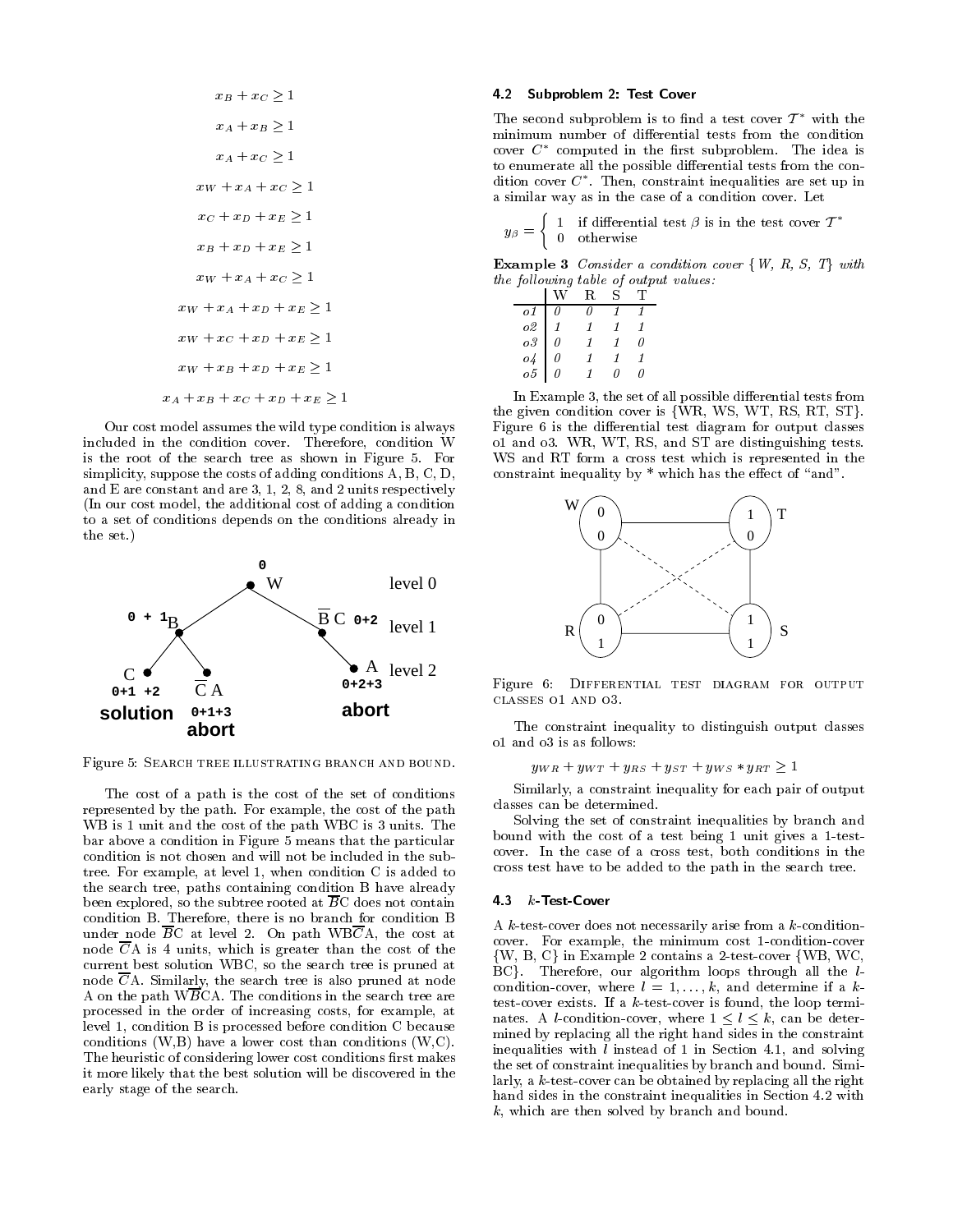# 4.4 Test Cover as a Graph Theory Problem

The problem of finding a test cover from a given condition cover  $C = \{c_1, c_2, \ldots, c_n\}$  can be modeled as a graphtheoretic problem. A graph  $G$  is defined with vertices being the conditions in the condition cover  $C$ , and edges being the differential tests. More specifically, let  $G = (C, E)$  where  $(c_i, c_j) \in E$  if conditions  $c_i$  and  $c_j$  form a differential test in

a test cover,  $1 \le i, j \le n$ .<br>**Definition 9** Conditions  $P = c_{i_1}, \ldots, c_{i_h} \mid c_{i_{h+1}}, \ldots, c_{i_n}$ form a partition for a pair of output classes  $O_p$ ,  $O_q$  if one of the following is satisfied:

- $\bullet$   $f_p(c_{l_i}) = f_q(c_{l_i})$  and  $f_p(c_{l_j}) \neq f_q(c_{l_j})$  where  $i = 1, 2, \ldots, h$  minimi and  $j = h + 1, h + 2, \ldots, n$ , or
- $f_p(c_{l_i}) \neq f_q(c_{l_i})$  and  $f_p(c_{l_i}) = f_q(c_{l_i})$  where  $i = 1, 2, \ldots, h$  Proof: and j= <sup>h</sup> + 1;<sup>h</sup> + 2;:::;n.

A single partition  $c \mid (C \setminus c)$  is a partition with exactly one condition <sup>c</sup> on one side of the partition.

Consider the condition cover in Example 2,  $C = \{W, B, \}$ C}. For output classes o1 and o2,  $C | WB$  forms a single partition because they agree on condition C and disagree on conditions W and B.

A partition can be dened for each pair of output classes. A distinguishing test is a differential test between conditions on different sides of a partition. For example, CW and CB are distinguishing tests in partition C j WB. Cross tests cannot be inferred from partitions. A 1-test-cover graph for Example 2 is shown in Figure 7.



Figure 7: A 1-TEST-COVER GRAPH FOR EXAMPLE 2.

A k-edge-connected graph [2] can be used to infer a k test-cover when all single partitions exist, where  $k>1$ . The idea will be formalised in Theorem 1.

**Definition 10** A graph is  $k$ -edge-connected if it cannot be disconnected by the removal of fewer than k edges, where <sup>k</sup> > 1.

A minimal k-edge-connected graph is a k-edge-connected graph with the least number of edges.

**Theorem 1** Given a condition cover, if all single partitions exist, then a minimal k-edge-connected graph gives a k-test cover with the least number of tests, where  $k > 1$ .

Let  $C = \{c_1, c_2, \ldots, c_n\}$  be a condition cover. From the definition of a  $k$ -edge-connected graph, every  $k$ -edgeconnected graph gives a k-test-cover. Since all single partitions exist, *i.e.*, all  $c_i | (C \setminus c_i)$  where  $i = 1, 2, \ldots, n$  exist, a k-test-cover requires that each vertex  $c_i$  in G has degree at least k. Let  $deg(c_i)$  denote the degree of vertex  $c_i$ . Summing up the degrees of all the vertices in the graph  $G$ , we  $\mathrm{get}\,\sum_{i=1}^n deg(c_i)\geq k * n.$  Since  $\sum_{i=1}^n deg(c_i)=2 * |E|$  for any graph, the number of edges  $\vert E\vert$  required for a  $k$ -testcover is at least  $\lceil 1/2 * k * n \rceil$ . It is shown in [2] that there

exists a k-edge-connected graph with  $\lceil 1/2 * k * n \rceil$  edges. In fact, any k-edge-connected graph has at least  $1/2 * k * n$ edges. Therefore, a minimal  $k$ -edge-connected graph gives a  $k\text{-test-cover with the least number of tests.}\;\;\Box$ 

Theorem 1 fails for  $k = 1$  because there does not exist a 1-cover graph with  $\lceil 1/2 * 1 * n \rceil$  edges.

In the case of single partitions, cross tests cannot help to reduce the number of differential tests required for a  $k$ -testcover when  $k > 1$  because cross tests require at least two conditions on each side of the partition.

**Corollary 1** For  $k > 1$ , if all single partitions exist, the minimum k-test-cover can be computed without the branch and bound step.

Proof: The proof follows from Theorem 1 since the k-edgeconnected graph does not have to be computed from the branch and bound step.  $\square$ 

The signicance of Theorem 1 is that determining whether all single partitions exist is a relatively inexpensive step compared to the branch and bound step. Theorem 1 and Corollary 1 apply only when  $k$  is strictly greater than 1. In the case of a 1-cover, the existence of all single partitions does not imply that a spanning tree gives a 1-test-cover with the minimum number of tests. Consider the following counterexample on condition cover  $\{A, B, C, D\}$  with partitions A j BCD, B j ACD, C j ABD, D j ABC, AB j CD, AC j BD and BC | AD. Moreover, partition AB | CD arises from the differential test diagram shown in Figure 8.



Figure 8: Differential test diagram for partition AB j CD.

From Figure 8, cross test  ${AB\,CD}$  distinguishes the pair of output classes giving the differential test diagram. Therefore,  ${AB, CD}$  is a minimum 1-test-cover in this example.

Hence, in the case of a 1-test-cover, even if all single partitions exist, the branch and bound step cannot be avoided.

# 5 A Restricted Problem

In case the biological pathway in our model is part of a larger biological system, mutations may have effects on other components in the biological system that are not represented in the model. These components may in turn affect other components in our model. Therefore, in this section, we consider the problem in which differential tests are restricted to a pair of conditions with the same mutations.

Our approach to solving the restricted problem is similar to the original problem in that the problem is divided into two subproblems: determining the condition cover, and then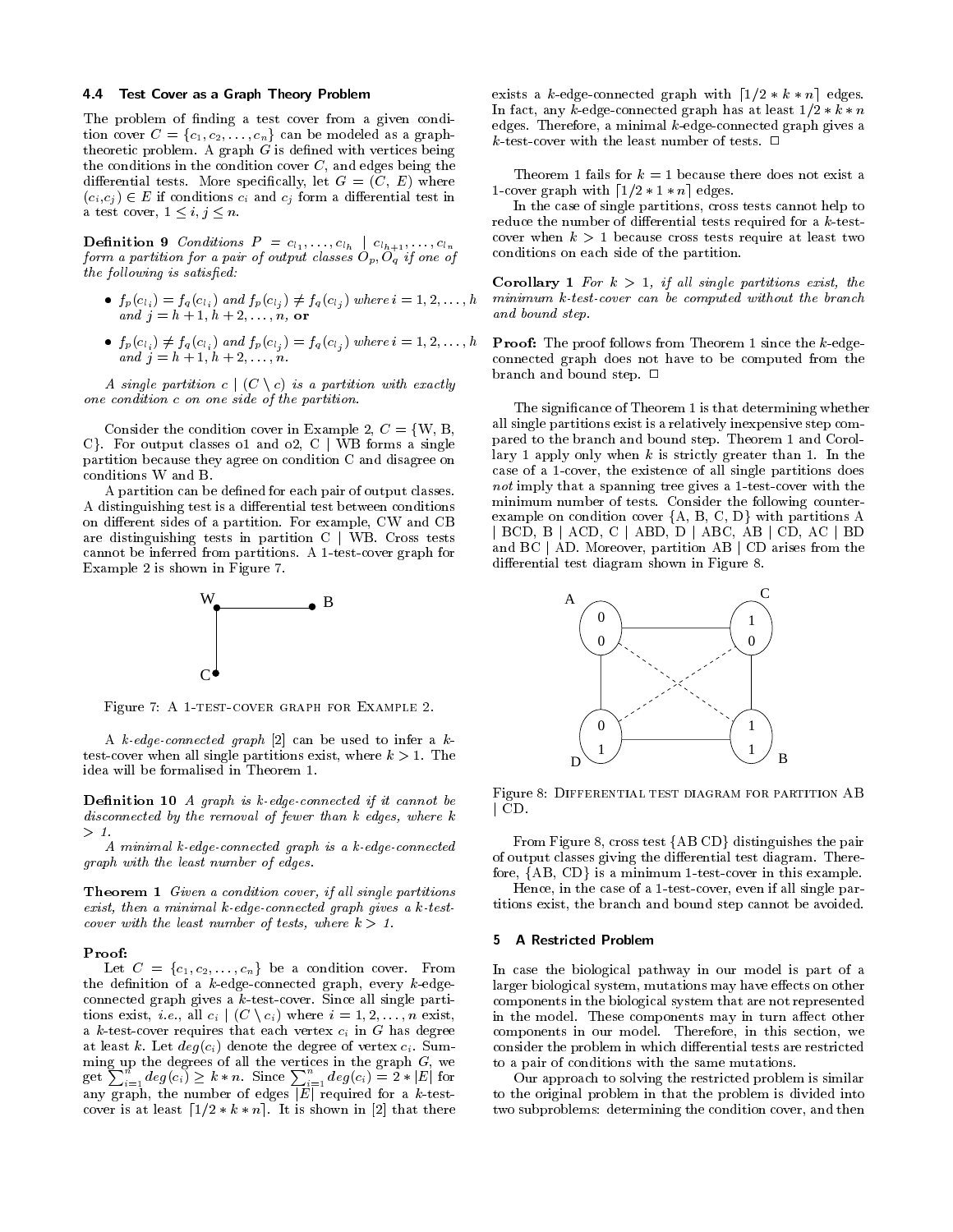the test cover from the chosen condition cover. However, there are some modications to both steps so as to ensure that differential tests have the same mutations.

As in the original problem, the first subproblem is to determine a condition cover. In the following description, we assume that a 1-test-cover is to be determined. In order to determine a set of conditions with minimum cost that guarantees differential tests with the same mutations, our approach is to divide the condition cover problem into two stages. In stage A, a set of conditions,  $C_A$ , that has at least one condition that disagree for each pair of output classes is determined. In stage B, additional conditions are added to the condition cover obtained in stage A,  $C_A$ , such that for each pair of output classes, there is at least one differential test with the same mutation. The condition cover obtained in stage B is denoted as  $C_B$ . A test cover can be obtained by the same branch and bound method on the condition cover  $C_B$  as in the original problem. The only difference is that we restrict attention to differential tests in which both conditions have the same mutations.

Example 4 Figure 9 is a table showing the values of output classes o1, o2, and o3 for conditions A to K. A 1-condition cover is to be determined.

In Example 4,  $a$  and  $c$  are external inputs, while  $b$  and  $d$ are mutations. The costs of perturbing inputs  $a, b, c,$  and  $d$ from their default values are 3, 8, 9, and 20 respectively.

In stage A, the set of conditions  $C_A$  that disagree for each pair of output classes is determined. In order to distinguish output classes o1 and o2, at least one condition in the condition cover has to have different output values for the pair of output classes. The idea is illustrated by the following constraint inequality:

$$
x_A + x_B + x_D + x_E + x_F + x_G + x_H + x_K \ge 1
$$

Similarly, in order to distinguish o1 and o3, we get,

$$
x_A + x_B + x_E + x_F + x_H + x_I + x_K \ge 1
$$

In order to distinguish o2 and o3, we get,

$$
x_D + x_G + x_I \ge 1
$$

The above set of inequalities can be solved by branch and bound as in Section 4.1. The following possible  $C_A$ 's are obtained:  ${A, D}$  with a cost of 9,  ${A, G}$  with a cost of 12, and  $\{A, I\}$  with a cost of 17.

In stage B, for each of the possible  $C_A$ 's in the order of increasing cost, a set of conditions which guarantees a 1 test-cover is determined. For  $C_A = \{A, D\}$ , since neither condition A (which is the wild type) nor condition D contain any mutation, we need at least one condition with no mu tation such that output classes o1 and o2 agree. However, inspecting the output value table closely shows that there is no such condition. For the pairs o1 and o3, and o2 and o3, conditions A and D form a valid differential test, so no inequality is required. Since there is no valid test with  $C_A =$  ${A, D}$  to distinguish output classes o1 and o2, there is no valid condition cover in stage B for  $C_A = \{A, D\}$ . Similarly, there is no valid condition cover in stage B for  $C_A = \{A,$ 

G}.<br>Consider  $C_A = \{A, I\}$ , since condition A has no mutation, while condition I contain mutation  $b$ , there is no differential test already contained in  $C_A$ . In order to distinguish output classes o1 and o2, at least one condition is needed with the same mutation that forms a valid differential test with conditions A or I. As shown in Figure 10, condition F has the same mutation as condition I and it forms a distinguishing test with condition I. Hence, we have the following constraint inequality:



Figure 10: Differential Test Diagram for output classes o1 and o2 in Example 4.

Proceeding in this way, we obtain the following two con straint inequalities to distinguish o1 and o3, and o2 and o3 respectively:

$$
x_C + x_D + x_G \ge 1
$$
  

$$
x_C + x_D + x_F + x_G \ge 1
$$

Solving the above set of inequalities by branch and bound gives  $C_B = \{A, I, F, C\}$ . A 1-test-cover can then be computed by branch and bound on condition cover  $C_B$ , restricting to differential tests with the same mutations.

# 5.1  $k$ -Test-covers

In the restricted problem, a  $k$ -test-cover may arise from a  $m$ condition-cover from stage A, and a l-condition-cover from stage B, where  $1 \leq m, l \leq k$ . Therefore, our algorithm loops through both stage A and stage B of the condition cover step to compute a k-test-cover: Algorithm:

- $\bullet$  for  $m = 1$  to  $\kappa$  do
	- $-$  Compute  $C_A$  : a  $m$ -condition-cover from stage A.  $-$  For  $l = m$  to k do
		- $*$  Compute  $C_B$ : a *t*-condition-cover from stage B with  $C_A^m$ .
		- $\ast$  Determine if a k-test-cover exists in  $C_B^l$ .
		- $*$  lerminate the algorithm if a  $\kappa$ -test-cover is found.

# 5.2 Critique of the Approach

The approach of dividing the condition cover problem into stages A and B has the drawback that the cost of the condition cover found in stage A,  $C_A$ , may not reflect the cost of the condition cover in stage B,  $C_B$ . It is possible for the best condition cover  $C_B$  to have an expensive  $C_A$ . In the above example, it can be seen that only the most expensive  $C_A$  has a valid  $C_B$ . In our actual implementation, there is a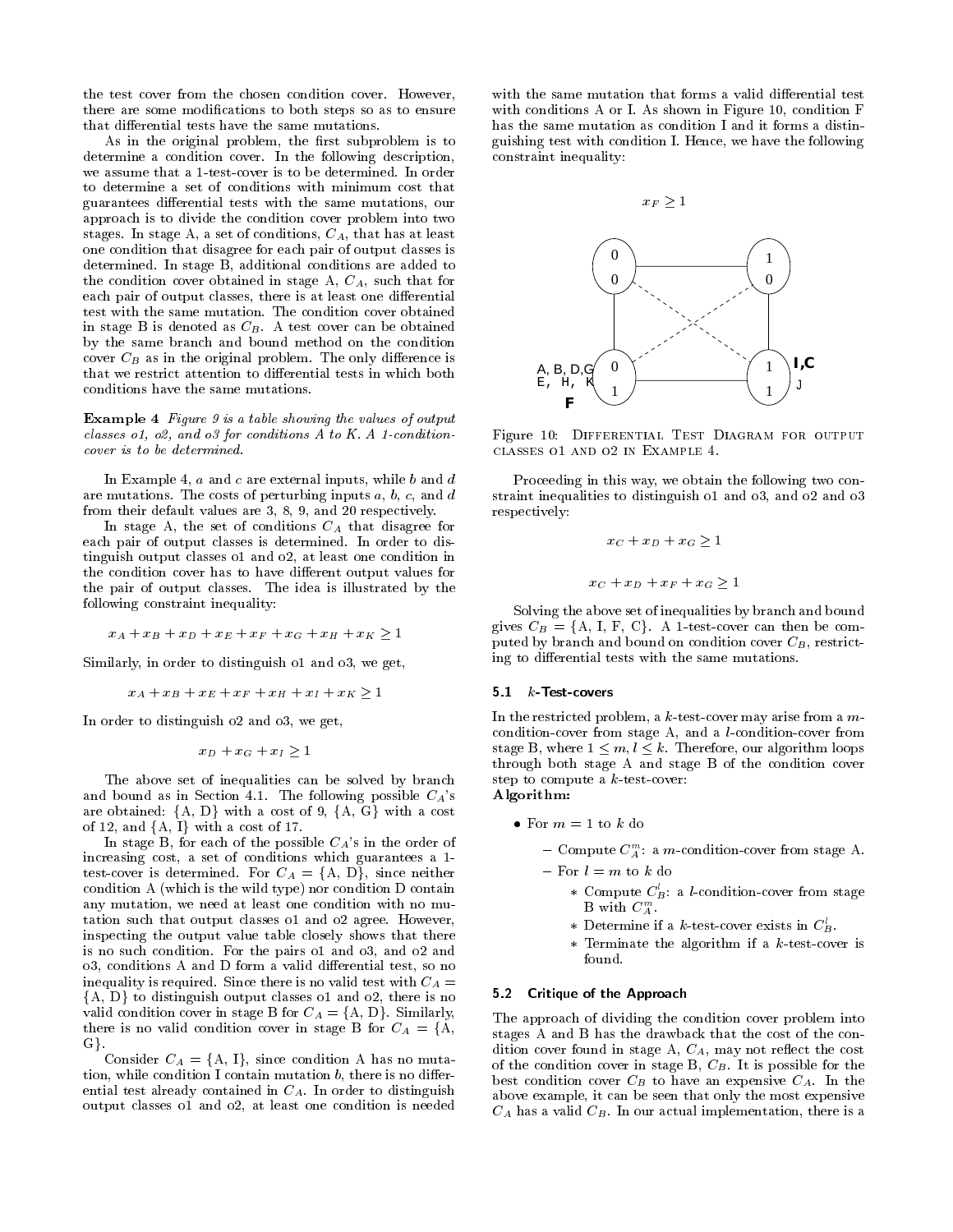|  |  |  |  |  | $\begin{array}{ cccc cccc } \hline ( ) & (a) & (b) & (c) & (d) & (a \; b) & (a \; c) & (a \; d) & (b \; c) & (b \; d) & (c \; d) \\ A & B & C & D & E & F & G & H & I & J & K \\ \hline \end{array}$                                                                |  |
|--|--|--|--|--|---------------------------------------------------------------------------------------------------------------------------------------------------------------------------------------------------------------------------------------------------------------------|--|
|  |  |  |  |  |                                                                                                                                                                                                                                                                     |  |
|  |  |  |  |  |                                                                                                                                                                                                                                                                     |  |
|  |  |  |  |  | $\begin{array}{cccccccc} 0 & 1 & 0 & 0 & 1 & 0 & 0 & 0 & 0 & 0 & 0 & 1 & 1 & 0 \ 0 & 2 & 1 & 1 & 1 & 1 & 1 & 1 & 1 & 1 & 1 & 1 & 1 & 1 & 1 \ 0 & 3 & 1 & 1 & 1 & 0 & 1 & 1 & 0 & 1 & 0 & 1 & 1 & 1 \ \end{array}$<br>$\mathbf{I}$ and $\mathbf{I}$ and $\mathbf{I}$ |  |

Figure 9: Output value table for Example 4.

time limit to each of the branch and bound step. The best solution  $C_B$  may not be computed if it has an expensive subset  $C_A$ .

An alternative approach is to determine a mutation cover, *i.e.*, a set of mutations that guarantees a  $k$ -test-cover, in the first subproblem. In the second subproblem, all possible differential tests in the mutation cover is enumerated, and a k-test-cover can be determined as in Section 4.2. The draw back of this approach is that the first subproblem minimizes only the cost of a mutation cover, and not the cost of all the conditions comprising a test cover. Another drawback is that the second subproblem may be computationally expensive if there are a large number of external inputs.

### 6 Implementational Details and Results 6

Algorithms for both the general problem and the restricted problem have been implemented in C. The current imple mentation accepts an input file, a time limit for the branch and bound step, and the number of test covers required as arguments. The input file contains a boolean circuit representation of the biological pathway to be tested. The boolean circuit representation specifies the input and output lines for each gate in the circuit. The current implementation allows the following gates with two inputs: AND, NAND, or, nor, exclusive or, and exclusive nor gates. It also allows the unary NOT gate and the identity gate. The input file also specifies the external inputs, mutations, output classes, the default values, the maximum number of input perturbations in a condition and the costs of perturbing external inputs and mutations. The implementation can be run in both interactive and batch modes.

We have run our implementation on the yeast mating pathway <sup>2</sup> shown in Figure 11. Yeast is well-suited for experiments because the entire genome is known and it has been arrayed [4]. Moreover, mutations in yeast are relatively easy to achieve.

There are four pathways in the yeast mating pathway that are of interest. The kinase cascade consists of output classes 3, 4, and 5. The kinase cascade with second pathway consists of output classes 3, 4, 5, and 6. The coarse mating pathway consists of output classes 1, 5 and 8. The full pathway consists of all the output classes.

In order to represent mutations in a boolean circuit, each of the mutable inputs  $z$  is replaced by an AND gate with  $z$ and the wild type of  $z$ ,  $Wz$ , as inputs and the output is called  $Mz$  as shown in Figure 12. When  $Wz$  is 1,  $Mz$  gets the value of  $z$ , thus input  $z$  is not mutated. However, when  $W \approx 150$ ,  $M \approx 0$  ecomes 0, which has the interpretation that gene <sup>z</sup> is knocked out in the actual experiments.

The results of running our implementation on the yeast mating pathway are shown in the next section. There are usually more than one condition cover and one test cover for



Figure 11: THE YEAST MATING PATHWAY.



Figure 12: Boolean representation of mutations.

 $^{2}\mathrm{We}$  thank Matt Marton and Chris Roberts of Rosetta Inpharmatics for sharing their knowledge of the mating pathway in yeast.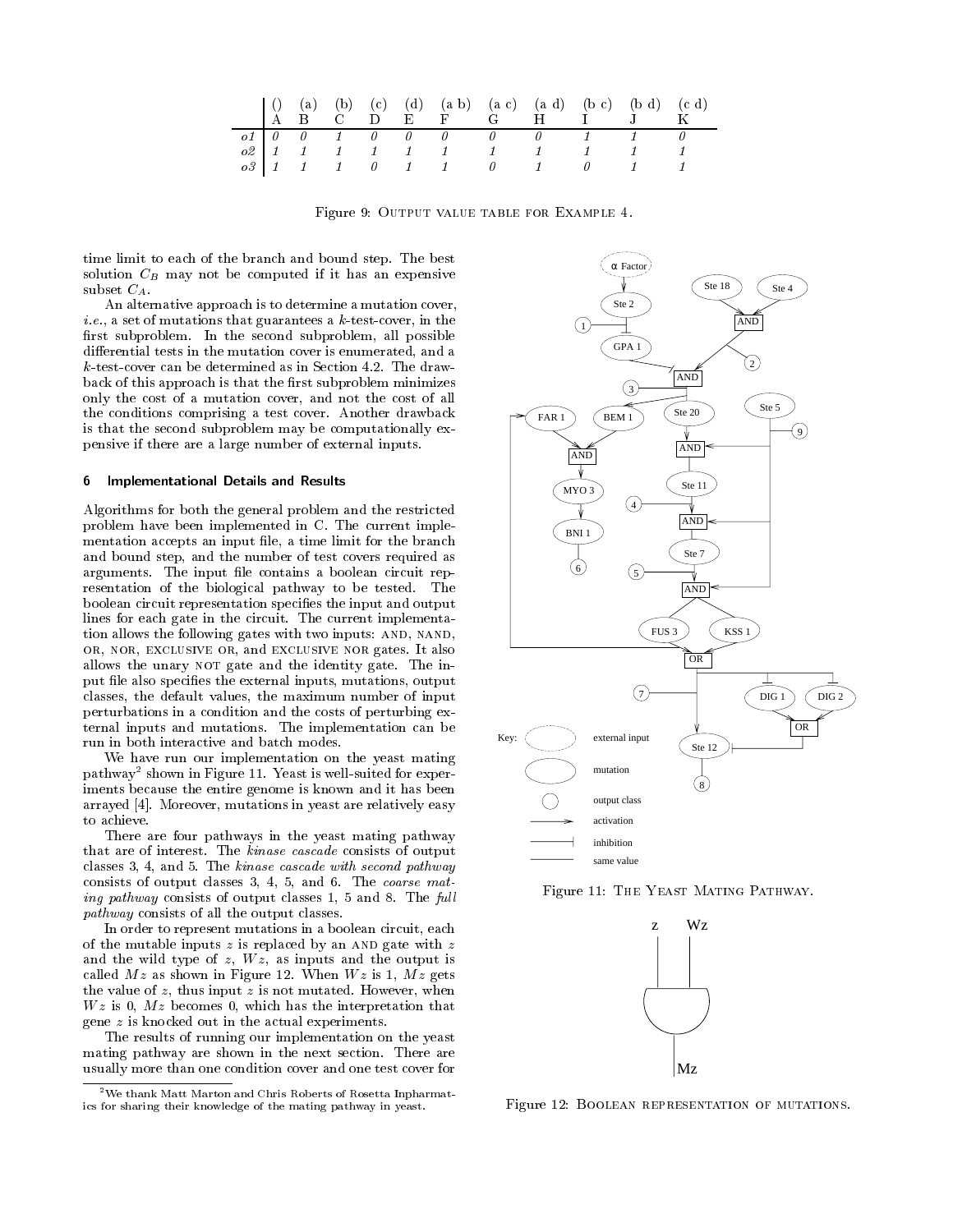each of the four pathways, but only a condition cover and a test cover are shown.

### 61 Summarized Results of the General Problem

The results in Figure 13 are obtained with the maximum number of perturbations in any condition, M, equal to 3, and with a running time of two minutes on a Pentium 200. The same results are obtained with a higher time limit.

The 2-test-covers shown in Figure 13 arise from the 1 condition-covers shown.

### 6.2 Summarized Results of the Restricted Problem

The results in Figure 14 are obtained with the maximum number of inputs perturbed in any condition, M, equal to 3, and with an upper bound of three minutes for the branch and bound step on a Pentium 200.

Condition covers are not shown in Figure 14 because the 1-test-covers and 2-test-covers in the table arise from different condition covers.

It is interesting to note that there does not exist a test cover for the full pathway when a differential test consists of two conditions with the same mutation. This is because the values of output classes 2 and 9 cannot be changed by the external input  $\alpha$ -factor.

A ma jor drawback of our approach is that when there are a large number of solutions in stage A of the condition cover, there may not be enough memory to compute and store all the possible solutions of  $C_A$ . Hence, our implementation may not be able to compute test covers for certain problem instances. For example, our implementation fails to compute a 2-test-cover for output classes 1 to 8 when <sup>M</sup> is 4.

### $\mathbf{7}$ **Conclusions and Future Work**

Efficient algorithms have been developed and implemented to determine informative experiments that can classify data from competitive experiments into the output classes. As seen from our experimental results, the number of conditions in the condition cover is insignicant compared to the total number of possible conditions. Hence, our approach of dividing the problem into two subproblems is justied in the case of the yeast mating pathway.

In order to extend our work to other biological systems, it may be necessary to use a more general model. Shapiro et. al. [5] proposed a genetic circuit for the lysis-lysogeny decision in lambda phage. However, the circuit they proposed is a sequential logic circuit, and our approach does not handle circuits with feedback. One potential direction of future work isto extend our work to handle sequential circuits. Davidson et. al. [7] proposed a computational network model for the Endo16 cis-regulatory system in sea urchins. Their model is beyond the scope of our methods, since it is time-dependent and requires signal values that are not boolean (although they are drawn from a small discrete set). Therefore, another possible direction of future work is to extend our work to handle circuits that are multi-valued and time dependent.

[1] S. Akutsu, T. Kuhara, O. Maruyama, S. Miyano. Identification of gene regulatory networks by strategic gene disruptions and gene over-expressions. Annual ACM-SIAM Symposium on Discrete Algorithms, 1998.

- [2] J. A. BONDY, U. S. R. MURTY. Graph Theory with Applications. London : Macmillan, 1976.
- [3] J. D. BUHLER. Anatomy of a Comparative Gene Expression Study. http://www.cs.washington.edu/homes/jbuhler/research/array
- [4] J. L. DeRisi, V. R. Iyer, P. O. Brown. Exploring the Metabolic and Genetic Control of Gene Expression on a Genomic Scale. Science, vol. 278, pp. 680-686, 1997.
- [5] H. H. MCADAMS, L. SHAPIRO. Circuit Simulation of Genetic Networks. Science, vol 269, August 1995.
- [6] G.L. NEMHAUSER AND L.A. WOLSEY. Integer and Combinatorial Optimization. Wiley (1988) pp. 349-367.
- [7] C. H. YUH, H. BOLOURI, E. H. DAVIDSON. Genomic Cis-Regulatory Logic: Experimental and Computational Analysis of a Sea Urchin Gene. Science, vol 279, March 1998.